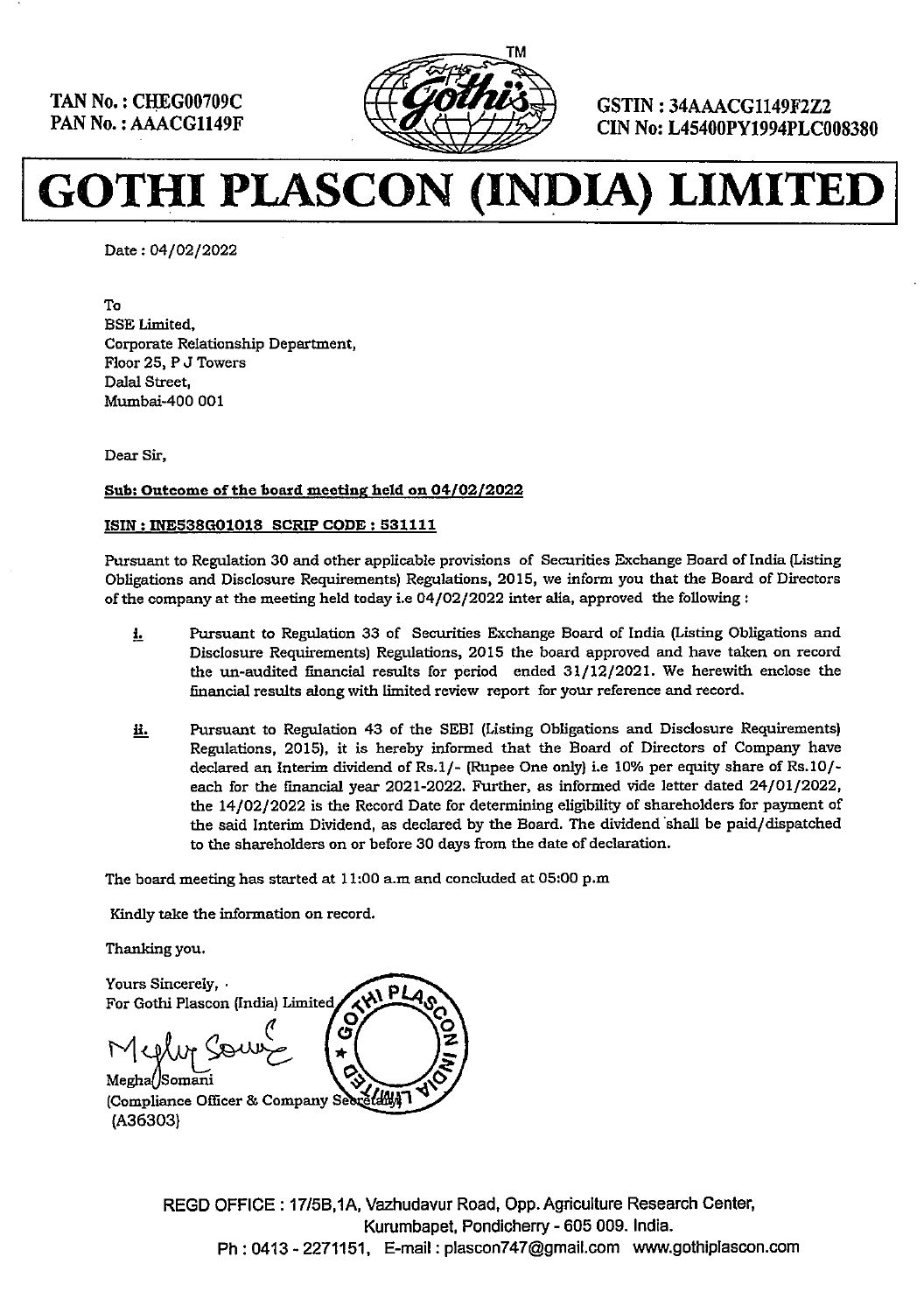## Review Report to Board of directors GOTHI PLASCON (INDIA) LTD.

## Re: Limited Review Report for Quarterly Results

We have reviewed the accompanying statement of unaudited financial results of GOTHI PLASCON (INDIA) I TD. for the period ended 31st December, 2021. This statement is the responsibility of the Company's Management and has been approved by the Board of Directors. Our responsibility is to issue a report on these faancial statements based on our review.

We conducted our review in accordance with the Standard on Review Engagement (SRE) 2410 "Review of Interim Financial Information performed by the Independent Auditor of the Entity", issued by the Institute of Chartered Accountants of India. This standard requires that we plan and perform the review to obtain moderate assurance as to whether the financial statements are free of material misstatement. A review is limited primarily to inquiries of company personnel and analytical procedures applied to financial data and thus provides less assurance than an audit. We have not performed an audit and accordingly, we do not express an audit opinion.

Based on our review conducted as above. nothing has come to our attention that causes us to believe that the accompanying statement of unaudited financial results prepared in accordance with applicable accounting standards and other recognized accounting practices and policies has not disclosed the information required to be disclosed in terms of Regulation 33 of the SEBI (Listing Obligations and Disclosure Requirements) Regulations, 2015 including the manner in which it is to be disclosed, or that it contains any material misstatement.

Place :Chennai FRH. world and Transform  $\log_{2}(\gamma)$  Proprietor  $Date: 04/02/2022$ UDIN: 22212296AAKJAS9490 Mem No.: 212296

\*

For Yeswant Chopra & Co. **Chartered Accountants**  $\mathbb{Z}$  is  $\mathbb{Z}$  $\frac{M(0)W(AB)H(5)}{M(H-2)12296}$   $\sum_{\text{H(H)} \text{D105475}}$   $\sum_{\text{H(H)}}$  Proprietor Frn:0 105428

ľ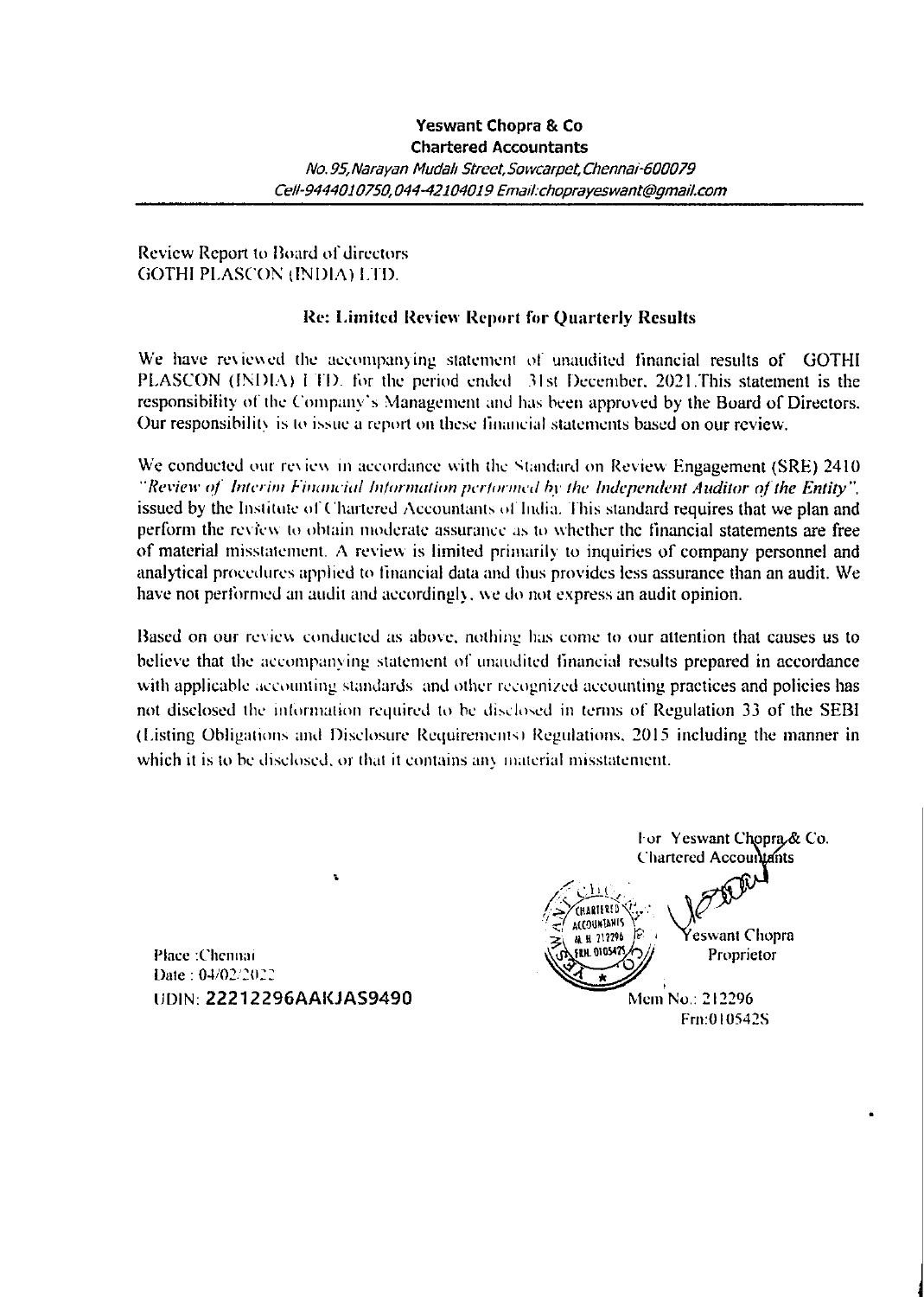### GOTHI PLASCON (INDIA) LTD

#### REDG OFFICE :17/5B,1A ,VazhudavurRoad,Opp To Agri. Research Center

## Kurumbapet, Pondicherry - 605009

#### UN-AUDITED FINANCIAL RESULTS FOR PERIOD ENDED 31/12/2021

|                |                                                                           |                         | <b>GOTHI PLASCON (INDIA) LTD</b><br>REDG OFFICE : 17/5B,1A, VazhudavurRoad, Opp To Agri. Research Center |                       |                          |                                 |                       |
|----------------|---------------------------------------------------------------------------|-------------------------|----------------------------------------------------------------------------------------------------------|-----------------------|--------------------------|---------------------------------|-----------------------|
|                |                                                                           |                         | Kurumbapet, Pondicherry - 605009                                                                         |                       |                          |                                 |                       |
|                |                                                                           |                         | UN-AUDITED FINANCIAL RESULTS FOR PERIOD ENDED 31/12/2021                                                 |                       |                          | (Rs. In Lacs)                   |                       |
|                | $\begin{array}{c}\n\textbf{S.N} \big  \textbf{PARTICULARS} \n\end{array}$ |                         | QUARTER ENDED                                                                                            |                       |                          | Nine months Ended               | <b>Year Ended</b>     |
|                | Revenue From                                                              | 31/12/2021<br>105.28    | 30/09/2021<br>90.60                                                                                      | 31/12/2020<br>87.37   | 287.03                   | 31/12/2021 31/12/2020<br>254.53 | 31/03/2021            |
| I              | operations                                                                |                         |                                                                                                          |                       |                          |                                 |                       |
| $\mathbf{I}$   | Other Income                                                              |                         |                                                                                                          |                       |                          |                                 | 357.84                |
|                |                                                                           | $\mathbf 0$             | $\mathbf 0$                                                                                              | $\mathbf 0$           | $\mathbf 0$              | $\mathbf 0$                     | 0.04                  |
| III            | Total Income (I+II)                                                       | 105.28                  | 90.60                                                                                                    | 87.37                 | 287.03                   | 254.53                          | 357.88                |
| $\overline{N}$ | <b>EXPENSES:</b><br>Cost of materials<br>consumed                         | $\mathbf 0$             | $\mathbf 0$                                                                                              | $\mathbf 0$           | $\mathbf 0$              | $\mathbf{O}$                    | $\bf{0}$              |
|                | Purchases of Stock-in-                                                    | $\bf{0}$                | $\mathbf 0$                                                                                              | $\mathbf 0$           | $\mathbf 0$              | $\mathbf 0$                     | 1.98                  |
|                | Trade<br>Employee benefits                                                | 17.04                   | 12.50                                                                                                    | 9.56                  | 38.81                    | 26.38                           | 42.91                 |
|                | expense<br>Directors remuneration                                         | 8.00                    | 4.00                                                                                                     | 6.00                  | 18.00                    | 16.00                           | 22.00                 |
|                | Finance costs                                                             | 0.00                    | 0.00                                                                                                     | 0.00                  | 0.00                     | 0.00                            | 1.02                  |
|                | Depreciation and<br>amortization expenses                                 | 7.97                    | 7.96                                                                                                     | 7.94                  | 23.87                    | 23.77                           | 31.71                 |
|                | Other expenses                                                            | 5.01<br>38.02           | 7.62<br>32.08                                                                                            | 9.69<br>33.19         | 25.16<br>105.84          | 23.45<br>89.60                  | 41.62                 |
|                | Total expenses (IV)                                                       | 67.26                   | 58.52                                                                                                    | 54.18                 | 181.19                   | 164.93                          | 141.24                |
| $\mathbf{V}$   | Profit/(loss) before<br>exceptional items and<br>tax (III-IV)             |                         |                                                                                                          |                       |                          |                                 | 216.64                |
| l∨II           | VI Exceptional Items<br>Profit/ (loss) before                             | $\overline{0}$<br>67.26 | $\mathbf{O}$<br>58.52                                                                                    | $\mathbf{0}$<br>54.18 | $\overline{O}$<br>181.19 | $\mathbf{O}$<br>164.93          | $\mathbf 0$<br>216.64 |
|                | tax(V-VI)<br>Tax expense:                                                 |                         |                                                                                                          |                       |                          |                                 |                       |
|                | VIII (1) Current tax                                                      | $\overline{0}$          | $\overline{O}$                                                                                           | $\mathbf{0}$          | $\mathbf 0$              | $\overline{0}$                  | 52.18                 |
|                | (2) Deferred tax                                                          | $\mathbf{O}$            | $\mathbf 0$                                                                                              | $\overline{0}$        | $\overline{O}$           | $\mathbf{O}$                    | 2.34                  |

![](_page_2_Picture_5.jpeg)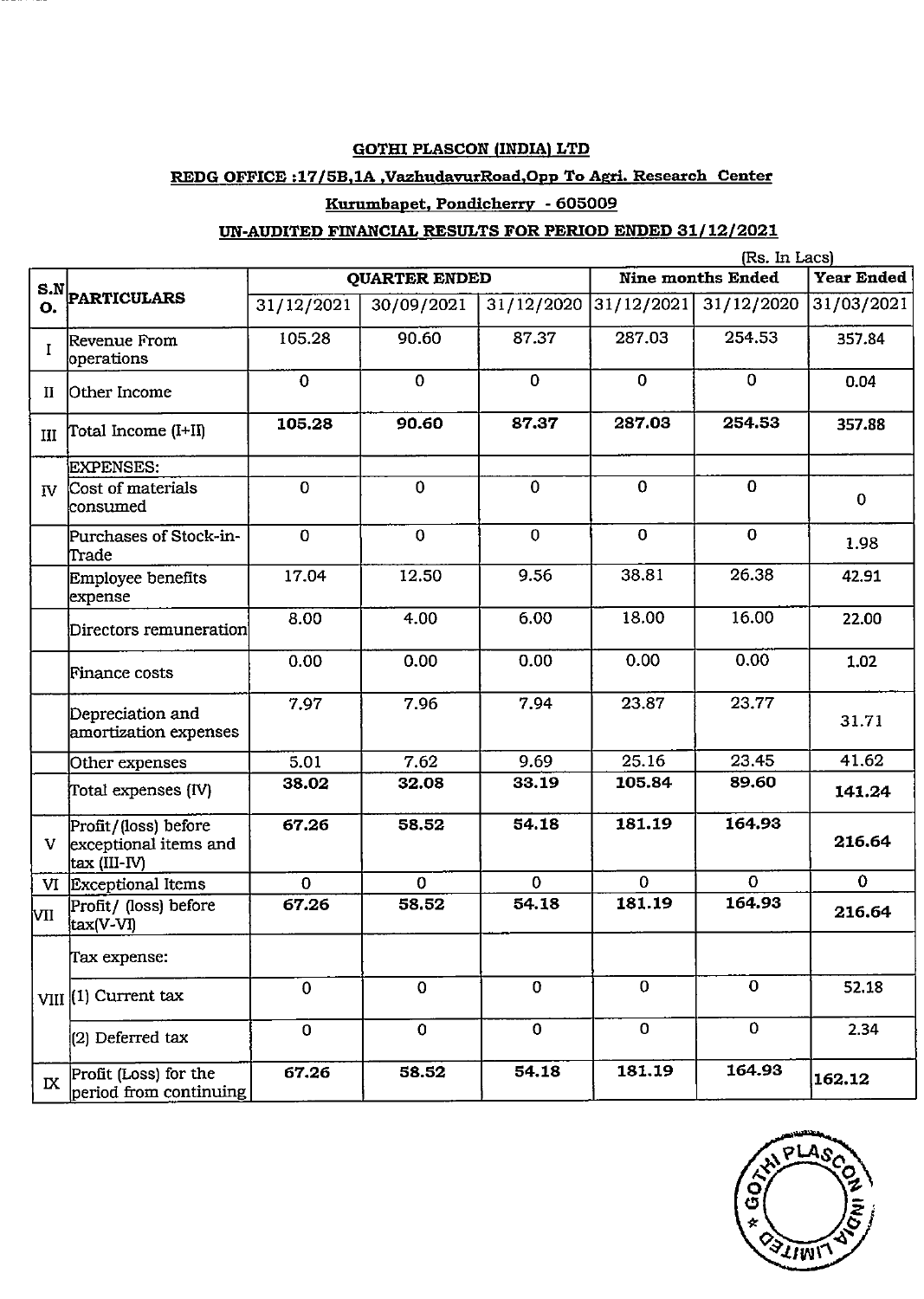| operations (VII-VII)<br>Profit/(loss) from                                                                      | $\mathbf{O}$ | $\mathbf 0$ | $\overline{O}$ | $\mathbf 0$  | $\mathbf 0$  | $\bf{0}$    |
|-----------------------------------------------------------------------------------------------------------------|--------------|-------------|----------------|--------------|--------------|-------------|
| X discontinued<br>operations                                                                                    |              |             |                |              |              |             |
| Tax expenses of<br>XI discontinued<br>operations                                                                | $\mathbf 0$  | $\mathbf 0$ | 0              | $\mathbf 0$  | $\mathbf 0$  | $\bf{0}$    |
| Profit/(loss) from<br>XII Discontinued<br>operations (after tax)<br>(X-XI)                                      | $\mathbf 0$  | $\mathbf 0$ | $\mathbf 0$    | $\Omega$     | $\mathbf 0$  | $\mathbf 0$ |
| XIII Profit/(loss) for the<br>period (IX+XII)                                                                   | 67.26        | 58.52       | 54.18          | 181.19       | 164.93       | 162.12      |
| Other Comprehensive<br>Income<br>A. (i) Items that will not<br>be reclassified to profit<br>or Ioss             | $\mathbf 0$  | $\mathbf 0$ | $\mathbf 0$    | $\mathbf{O}$ | $\mathbf{O}$ | $\mathbf 0$ |
| (ii) Income tax relating<br>to items that will not<br>be Oreclassified to<br>XIV profit or loss                 |              |             |                |              |              |             |
| B. (i) Items that will be<br>reclassified to profit or<br>Íloss                                                 |              |             |                |              |              |             |
| $\left  \text{(ii)} \right $ income tax relating<br>to items that will be<br>reclassified to profit or<br>ioss) |              |             |                |              |              |             |
| Total Comprehensive<br>Income for the period<br>(XIII+XIV)Comprising<br>XV Profit (Loss)<br>and Other           | 67.26        | 58.52       | 54.18          | 181.19       | 164.93       |             |
| comprehensive Income<br>for the period)                                                                         |              |             |                |              |              | 162.12      |
| Paid-up equity share<br>$XVI$ capital<br>(Face Value of Rs.10)<br>each)                                         | 1020         | 1020        | 1020           | 1020         | 1020         | 1020        |
| Earnings per equity<br>share (for continuing<br>operation):                                                     |              |             |                |              |              |             |
| $ XVII _{(1)}$ Basic                                                                                            | 0.66         | 0.57        | 0.53           | 1.77         | 1.62         | 1.59        |
| (2) Diluted                                                                                                     | 0.66         | 0.57        | 0.53           | 1.77         | 1.62         | 1.59        |
| XVII Earnings per equity<br>share (for discontinued)                                                            |              |             |                |              |              |             |

![](_page_3_Picture_1.jpeg)